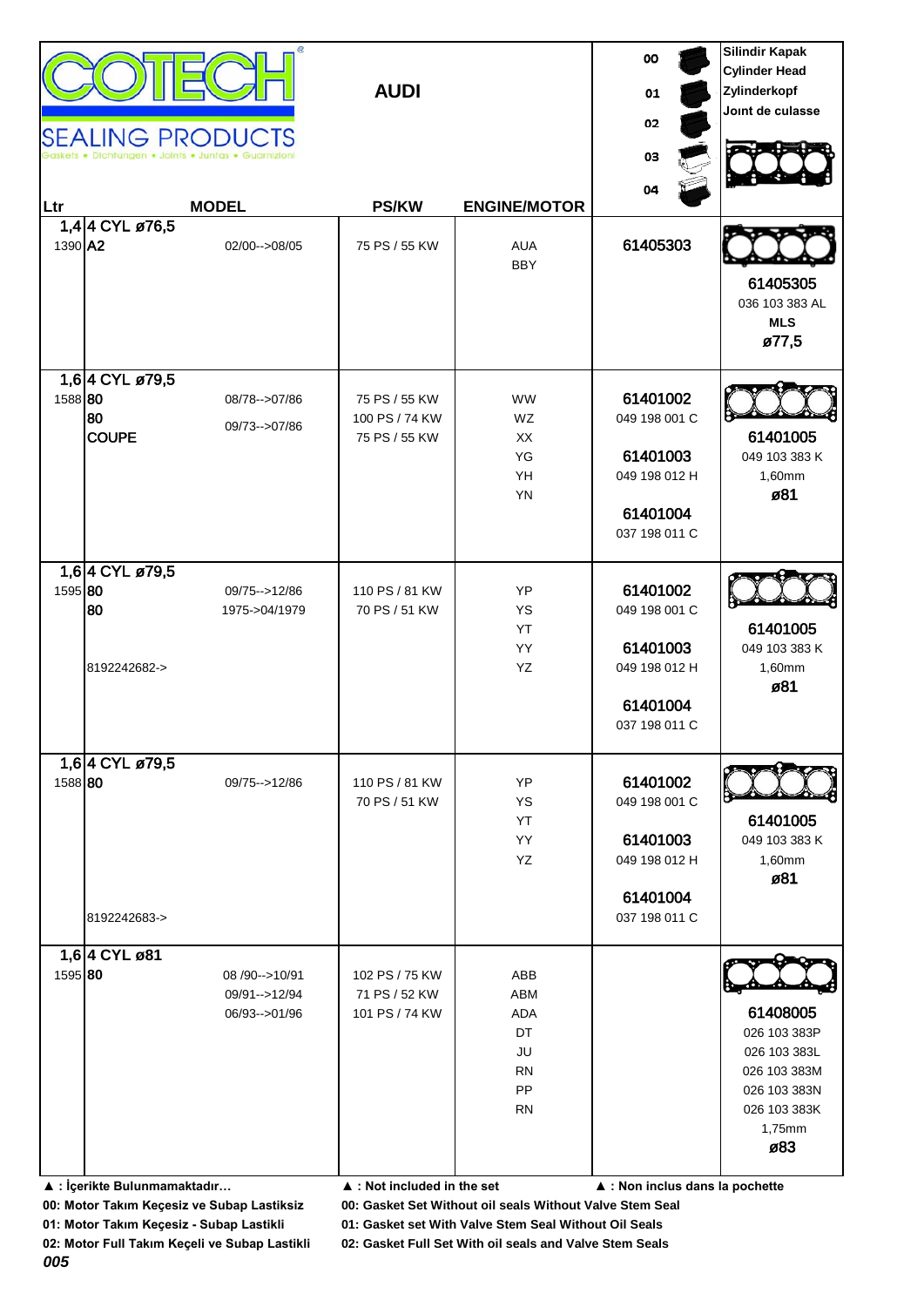| Subap Kapak<br><b>Valve Cover Gasket</b><br>Zylinderkopfhaube | Karter<br>Oil Pan<br>lÖlwanne | <b>Emme Manifold</b><br><b>Intake Manifold</b><br>Ansaug | Egzoz Manifold<br><b>Exhaust Manifold</b><br>Auspuffkrümmer | Eksoz Boğaz<br><b>Exhaust Pipe</b><br><b>Auspuff Kehle</b> | Supap Keçesi<br><b>Valve Stem Seal</b><br>Ventilschaft |                                                       |
|---------------------------------------------------------------|-------------------------------|----------------------------------------------------------|-------------------------------------------------------------|------------------------------------------------------------|--------------------------------------------------------|-------------------------------------------------------|
| Couvre-culbut.                                                | Carter d'huile                | Admission                                                | Collecteur<br>D'echappement                                 |                                                            | Queue de soupape                                       |                                                       |
|                                                               |                               |                                                          | daaa                                                        | $\boldsymbol{\omega}$<br>$\bullet$                         |                                                        |                                                       |
| 62427465                                                      | 62427465                      | 61405319x4<br>036 129 717 E                              | œœ<br>61405321<br>036 253 039 F                             |                                                            | 62427426x16<br>036 109 675 A                           | 21204029x2<br>27x42x8 RD                              |
| 61401034<br>026 198 025 A                                     | 61401013<br>028 103 609 A     | တထ<br>61401019<br>026 129 717 D                          | 61401021x4<br>026 129 589 A<br>056 129 589 B                | œ<br>61408017<br>841 253 115 B                             | 60107027x8<br>026 109 675<br>8x10,8/14,2x10            | 21201075x3<br>32x47x10W<br>21204504<br>85x105x12 LD   |
| 61401034<br>026 198 025 A                                     | 61401013<br>028 103 609 A     | రాయ<br>61401019<br>026 129 717 D                         | 61401021x4<br>026 129 589 A<br>056 129 589 B                | $\infty$<br>61408017<br>841 253 115 B                      | 60107027x8<br>026 109 675<br>8x10,8/14,2x10            | 21201075x3<br>32x47x10 WD<br>21204504<br>85x105x12 LD |
| 61401034<br>026 198 025 A                                     | 61401013<br>028 103 609 A     | <b>a oa k</b><br>1401019<br>026 129 717 D                | 61401021x4<br>026 129 589 A<br>056 129 589 B                | œ<br>61408017<br>841 253 115 B                             | 60107027x8<br>026 109 675<br>8x10,8/14,2x10            | 21201075x3<br>32x47x10 WD<br>21204504<br>85x105x12 LD |
| M : Delik - Çentik                                            |                               | $M :$ Hole - Notch                                       |                                                             | M : Trou - Entaille                                        |                                                        |                                                       |

NOT: Katalogdaki Orijinal Kodlar Referans Amacıyla Kullanılmıştır.Lütfen COTECH Kodlarını Kullanınız. Original codes used for reference only.Please use COTECH codes for orders. 006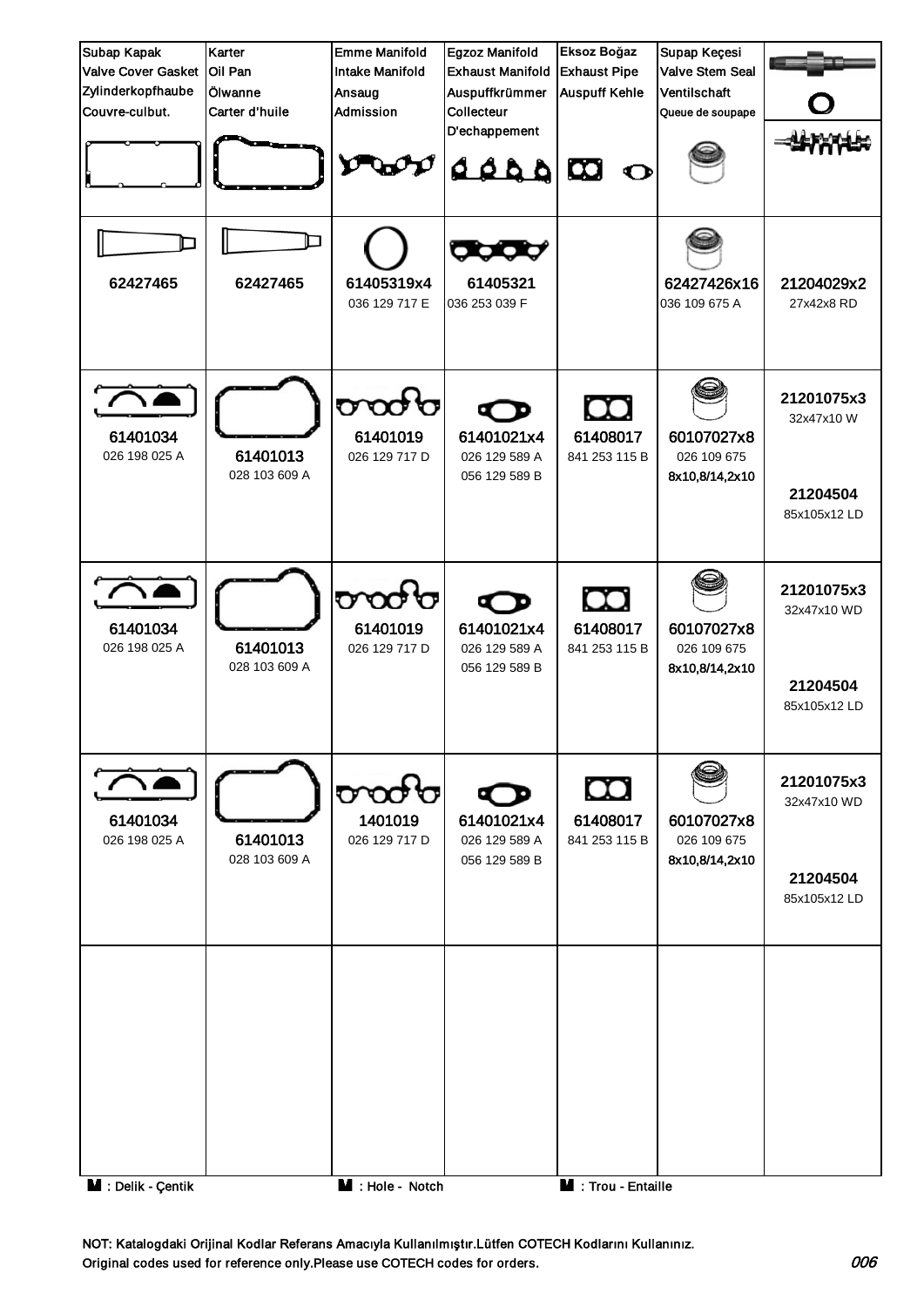|     |                                               | SEALING PRODUCTS<br>Dichtungen . Joints . Juntas . Guarnizion | <b>AUDI</b>                                     |                                          | 00<br>01<br>02<br>03                            | <b>Silindir Kapak</b><br><b>Cylinder Head</b><br>Zylinderkopf<br>Joint de culasse |
|-----|-----------------------------------------------|---------------------------------------------------------------|-------------------------------------------------|------------------------------------------|-------------------------------------------------|-----------------------------------------------------------------------------------|
| Ltr |                                               | <b>MODEL</b>                                                  | <b>PS/KW</b>                                    | <b>ENGINE/MOTOR</b>                      | 04                                              |                                                                                   |
|     | 1,6 4 CYL ø76,5<br>1588 DIESEL<br>80          | 08/80 -- > 08/91                                              | 55 PS / 40 KW                                   | JK                                       | 61402002<br>Motor Full Takım<br>Gasket Full Set | 61402005                                                                          |
|     | <b>TURBO DIESEL</b><br>80 TD<br><b>80 TD</b>  | 08/81 -- > 08/91<br>08/85->09/91                              | 70 PS / 51 KW                                   | CY<br>${\sf RA}$<br><b>SB</b>            | 61402003                                        | 068 103 383 FN<br>1,60mm<br>3M<br>61402006                                        |
|     |                                               |                                                               |                                                 |                                          | 068 198 012 L<br>068 198 012 E<br>033 198 012 A | 068 103 383 FM<br>1,50mm<br>2 <sub>u</sub><br>61402007                            |
|     |                                               |                                                               |                                                 |                                          | 61402004<br>037 198 011 C                       | 068 103 383 FL<br>1,40mm $\frac{1}{2}$ 1■<br>ø78,5                                |
|     |                                               |                                                               |                                                 |                                          |                                                 |                                                                                   |
|     |                                               |                                                               |                                                 |                                          |                                                 | 61403005<br>068 103 383 EK<br>1,61mm $3$ ■                                        |
|     |                                               |                                                               |                                                 |                                          |                                                 | 61403006<br>068 103 383 EJ<br>1,57mm $2$ $\blacksquare$                           |
|     |                                               |                                                               |                                                 |                                          |                                                 | 61403007<br>068 103 383 EH<br>$1$ M<br>1,53mm<br>ø78,5                            |
|     | 1,8 4 CYL ø81<br>1781 AUDI COUPE<br>100<br>80 | 08/81 -- > 11/90<br>08/82 -- > 10/91<br>08/84 -- > 10/91      | 90 PS / 66 KW<br>75 PS / 55KW<br>112 PS / 82 KW | DD<br>DR<br>DS<br>${\sf J}{\sf V}$       |                                                 | 61408005                                                                          |
|     |                                               | 09/86-->08/90                                                 | 110 PS / 81 KW<br>113 PS / 83 KW                | JW<br><b>NP</b><br><b>SH</b><br>4B<br>DZ |                                                 | 026 103 383 P<br>026 103 383 L<br>026 103 383 M<br>026 103 383 N                  |
|     |                                               |                                                               |                                                 | <b>JN</b><br><b>PH</b><br>PM             |                                                 | 026 103 383 K<br>1,75mm<br>ø83                                                    |
|     |                                               |                                                               |                                                 | PV<br><b>RS</b><br>MU<br><b>NE</b>       |                                                 |                                                                                   |
|     | ▲ : İçerikte Bulunmamaktadır                  |                                                               | ▲ : Not included in the set                     | SF<br>SD                                 | ▲ : Non inclus dans la pochette                 |                                                                                   |

**00: Motor Takım Keçesiz ve Subap Lastiksiz 00: Gasket Set Without oil seals Without Valve Stem Seal**

**01: Motor Takım Keçesiz - Subap Lastikli 01: Gasket set With Valve Stem Seal Without Oil Seals**

**02: Motor Full Takım Keçeli ve Subap Lastikli 02: Gasket Full Set With oil seals and Valve Stem Seals**

*007*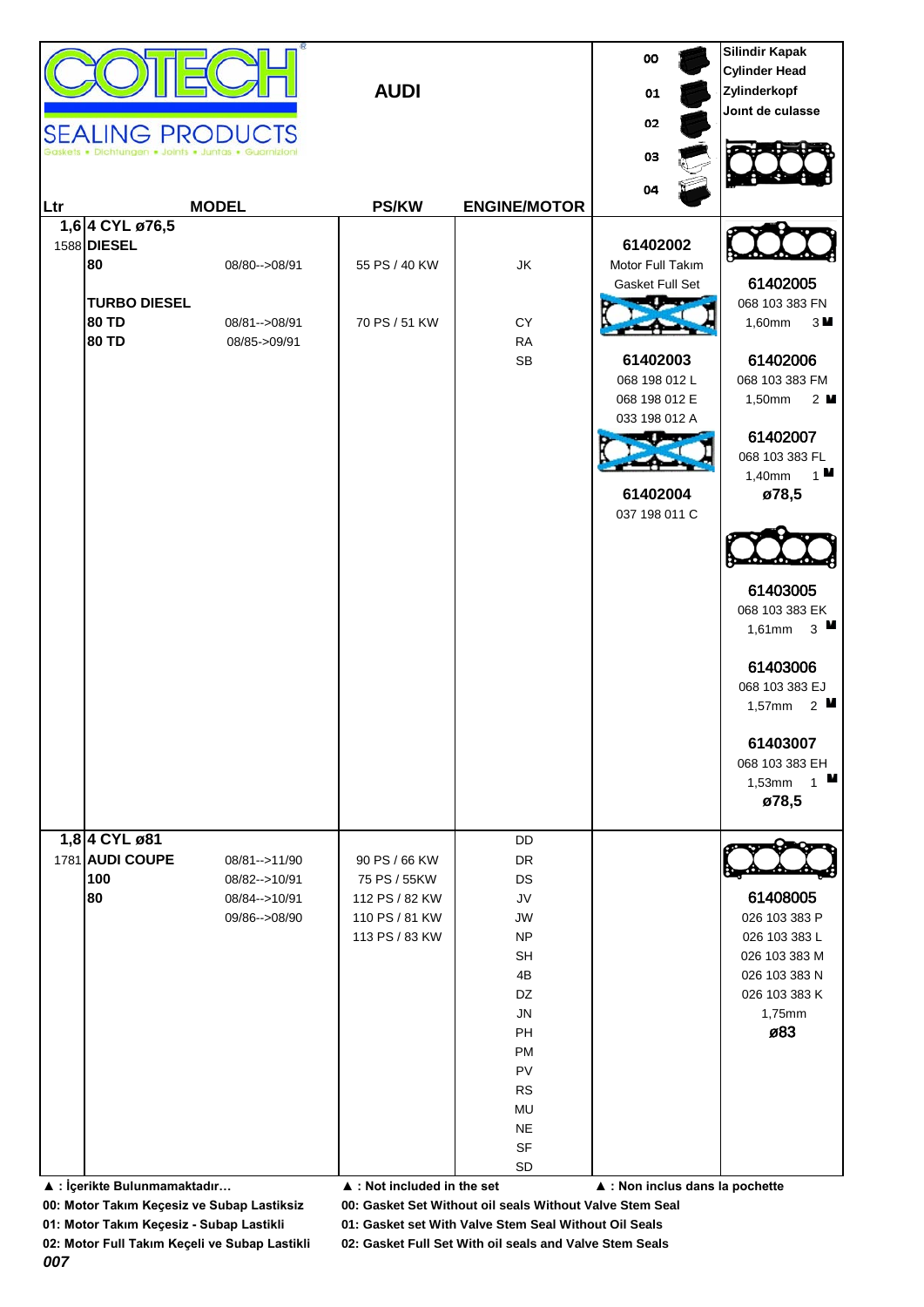| Subap Kapak                                                                | Karter                                     | <b>Emme Manifold</b>             | Egzoz Manifold                               | Eksoz Boğaz               | Supap Keçesi                            |                           |
|----------------------------------------------------------------------------|--------------------------------------------|----------------------------------|----------------------------------------------|---------------------------|-----------------------------------------|---------------------------|
| Valve Cover Gasket Oil Pan                                                 |                                            | <b>Intake Manifold</b>           | <b>Exhaust Manifold</b>                      | <b>Exhaust Pipe</b>       | Valve Stem Seal                         |                           |
| Zylinderkopfhaube                                                          | Ölwanne                                    | Ansaug                           | Auspuffkrümmer                               | <b>Auspuff Kehle</b>      | Ventilschaft                            |                           |
| Couvre-culbut.                                                             | Carter d'huile                             | Admission                        | Collecteur<br>D'echappement                  |                           | Queue de soupape                        |                           |
|                                                                            |                                            |                                  | $\alpha$ $\alpha$ $\alpha$                   |                           |                                         |                           |
|                                                                            |                                            | $\mathbf{\nabla}$<br>v           | O<br>O                                       |                           |                                         |                           |
| 61401034<br>026 103 483<br>026 103 483 B<br>026 103 483 C<br>056 103 483 D | 61401013<br>028 103 609 A<br>034 129 717 C | 61401019<br>026 129 717D<br>adas | 61401021x4<br>026 129 589 A<br>028 129 589 B | 61401017<br>841 253 115 B | 60107027x8<br>7553637<br>8x10,8/14,2x10 | 21201075x3<br>32x47x10 WD |
|                                                                            |                                            | 61402019<br>068 129 717 E        |                                              |                           |                                         | 21204504<br>85x105x12 LD  |
|                                                                            |                                            |                                  |                                              |                           |                                         |                           |
|                                                                            |                                            |                                  |                                              |                           |                                         |                           |
|                                                                            |                                            |                                  |                                              |                           |                                         |                           |
|                                                                            |                                            |                                  |                                              |                           |                                         |                           |
|                                                                            |                                            |                                  |                                              |                           |                                         |                           |
|                                                                            |                                            |                                  |                                              |                           |                                         |                           |
|                                                                            |                                            |                                  |                                              |                           |                                         |                           |
|                                                                            |                                            |                                  |                                              |                           |                                         |                           |
|                                                                            |                                            |                                  |                                              |                           |                                         |                           |
|                                                                            |                                            |                                  |                                              |                           |                                         |                           |
| <b>M</b> : Delik - Çentik                                                  |                                            | $\blacksquare$ : Hole - Notch    |                                              | Trou - Entaille           |                                         |                           |

NOT: Katalogdaki Orijinal Kodlar Referans Amacıyla Kullanılmıştır.Lütfen COTECH Kodlarını Kullanınız. Original codes used for reference only.Please use COTECH codes for orders. 008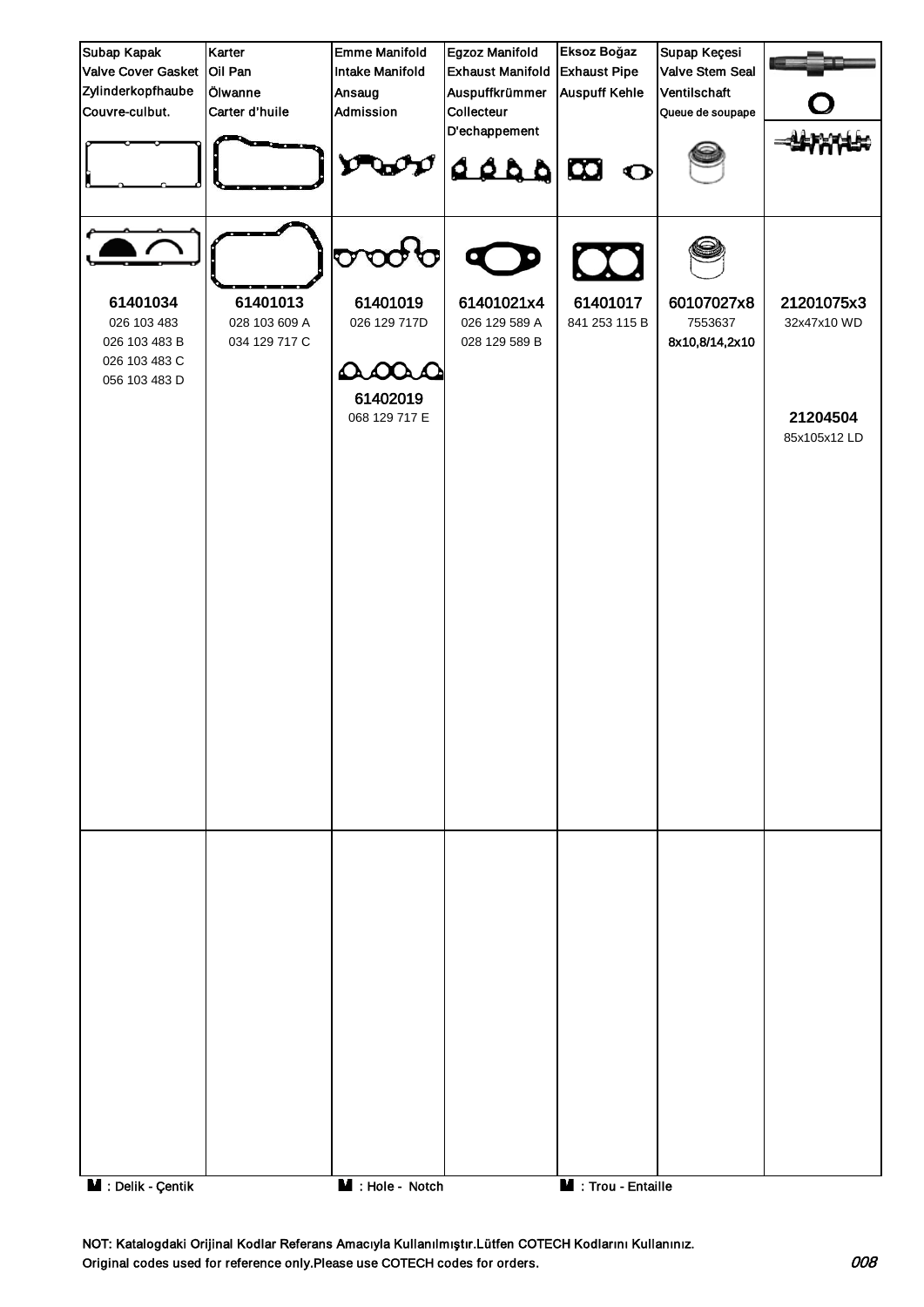|            |                              |                                 |                                            |                     | 00                              | <b>Silindir Kapak</b><br><b>Cylinder Head</b> |
|------------|------------------------------|---------------------------------|--------------------------------------------|---------------------|---------------------------------|-----------------------------------------------|
|            |                              |                                 | <b>AUDI</b>                                |                     |                                 | Zylinderkopf                                  |
|            |                              |                                 |                                            |                     | 01                              | Joint de culasse                              |
|            |                              | <b>SEALING PRODUCTS</b>         |                                            |                     | 02                              |                                               |
|            |                              | ungen • Joints • Juntas • Guarn |                                            |                     | 03                              |                                               |
|            |                              |                                 |                                            |                     |                                 |                                               |
|            |                              |                                 |                                            |                     | 04                              |                                               |
| <b>Ltr</b> | 1,94 CYL ø79,5               | <b>MODEL</b>                    | <b>PS/KW</b>                               | <b>ENGINE/MOTOR</b> |                                 |                                               |
|            | 1896 80 D                    | 08/89 -- > 08/91                | 68 PS / 50 KW                              | 1Y                  | 61405103                        |                                               |
|            | 80 TD                        | 08/91-->12/94                   | 75 PS / 55 KW                              | AAZ                 | 028 198 012 B                   |                                               |
|            |                              |                                 |                                            |                     |                                 | 61405105                                      |
|            |                              |                                 |                                            |                     |                                 | 028 103 383 BD                                |
|            |                              |                                 |                                            |                     |                                 | $3$ M<br>1,70mm                               |
|            |                              |                                 |                                            |                     |                                 | 61405106                                      |
|            |                              |                                 |                                            |                     |                                 | 028 103 383 BC                                |
|            |                              |                                 |                                            |                     | 61405104                        | 1,65mm 2 <b>M</b>                             |
|            |                              |                                 |                                            |                     | 028 198 011 D                   |                                               |
|            |                              |                                 |                                            |                     |                                 | 61405107                                      |
|            |                              |                                 |                                            |                     |                                 | 028 103 383 BB                                |
|            |                              |                                 |                                            |                     |                                 | 1,60mm<br>$1$ M<br>ø81                        |
|            |                              |                                 |                                            |                     |                                 |                                               |
|            |                              |                                 |                                            |                     |                                 |                                               |
|            |                              |                                 |                                            |                     |                                 |                                               |
|            |                              |                                 |                                            |                     |                                 |                                               |
|            | 1,9 4 CYL ø79,5              |                                 |                                            |                     |                                 |                                               |
|            | 1896 AUDI A80 TDI            | 09/91-->01/96                   | 90 PS / 66 KW                              | 1Z                  | 61405203                        |                                               |
|            | A4 TDI                       | $01/95 - >09/01$                | 110 PS / 81 KW                             | AHH                 | 028 198 012 C                   |                                               |
|            | A6 TDI                       | 06/94 -- > 12/97                | 75 PS / 55 KW                              | AHU                 |                                 |                                               |
|            | <b>CABRIO TDI</b>            | 06/95 -- > 08/00                |                                            | <b>AFN</b>          |                                 | 61405205                                      |
|            |                              |                                 |                                            | AVG                 |                                 | 028 103 383 BR                                |
|            |                              |                                 |                                            | <b>AFF</b>          |                                 | 028 103 383 BN<br>$3$ M<br>1,61mm             |
|            |                              |                                 |                                            |                     |                                 |                                               |
|            |                              |                                 |                                            |                     |                                 | 61405206                                      |
|            |                              |                                 |                                            |                     |                                 | 028 103 383 BQ                                |
|            |                              |                                 |                                            |                     | 61405104                        | 028 103 383 BM                                |
|            |                              |                                 |                                            |                     | 028 198 012 D                   | $2^{\mathsf{M}}$<br>1,53mm                    |
|            |                              |                                 |                                            |                     |                                 | 61405207                                      |
|            |                              |                                 |                                            |                     |                                 | 028 103 383 BP                                |
|            |                              |                                 |                                            |                     |                                 | 028 103 383 BL                                |
|            |                              |                                 |                                            |                     |                                 | $1$ M<br>1,45mm                               |
|            |                              |                                 |                                            |                     |                                 | <b>MLS</b>                                    |
|            |                              |                                 |                                            |                     |                                 | ø81                                           |
|            | 2,0 4 CYL ø82,5mm            |                                 |                                            |                     |                                 |                                               |
|            | 1984 AUDI COUPE              | 05/89 -- > 12/96                | 112 PS / 82 KW                             | AAD                 |                                 |                                               |
|            | 100                          | 12/90-->06/94                   | 100 PS / 74 KW                             | AAE                 |                                 |                                               |
|            | 80                           | 01/93 -- > 09/98                | 115 PS / 82 KW                             | ABK                 |                                 |                                               |
|            | <b>CABRIOLET</b>             | $01/91 - > 07/95$               | 115 PS / 85 KW                             | ABT                 |                                 | 61408105                                      |
|            | <b>16 VALVE</b>              |                                 |                                            | ADW<br>SD           |                                 | 048 103 383 B<br>1,75mm                       |
|            |                              |                                 |                                            | 3A                  |                                 | ø83,5                                         |
|            |                              |                                 |                                            |                     |                                 |                                               |
|            | ▲ : İçerikte Bulunmamaktadır |                                 | $\blacktriangle$ : Not included in the set |                     | ▲ : Non inclus dans la pochette |                                               |

**00: Motor Takım Keçesiz ve Subap Lastiksiz 00: Gasket Set Without oil seals Without Valve Stem Seal**

*009*

**02: Motor Full Takım Keçeli ve Subap Lastikli 02: Gasket Full Set With oil seals and Valve Stem Seals**

**01: Motor Takım Keçesiz - Subap Lastikli 01: Gasket set With Valve Stem Seal Without Oil Seals**